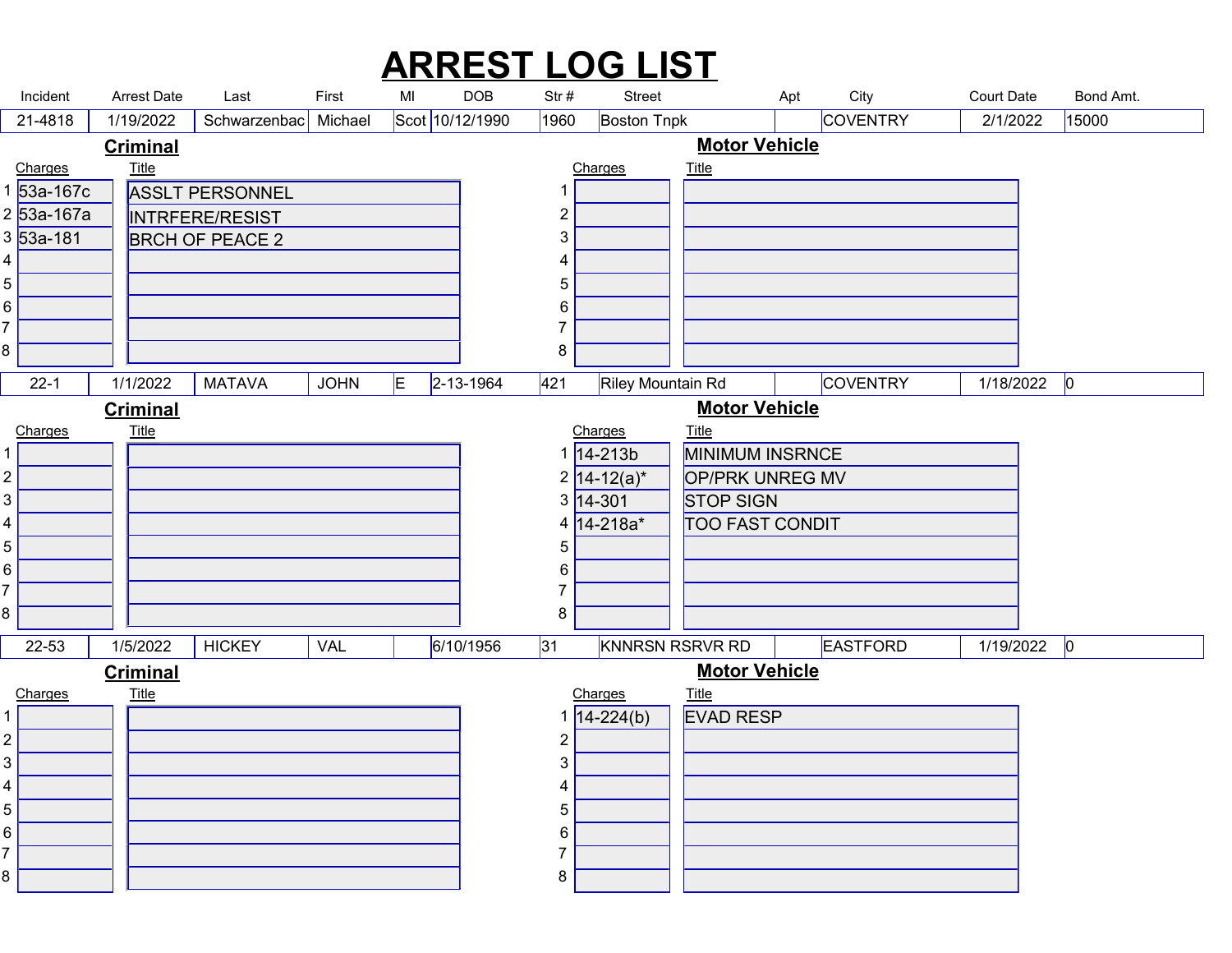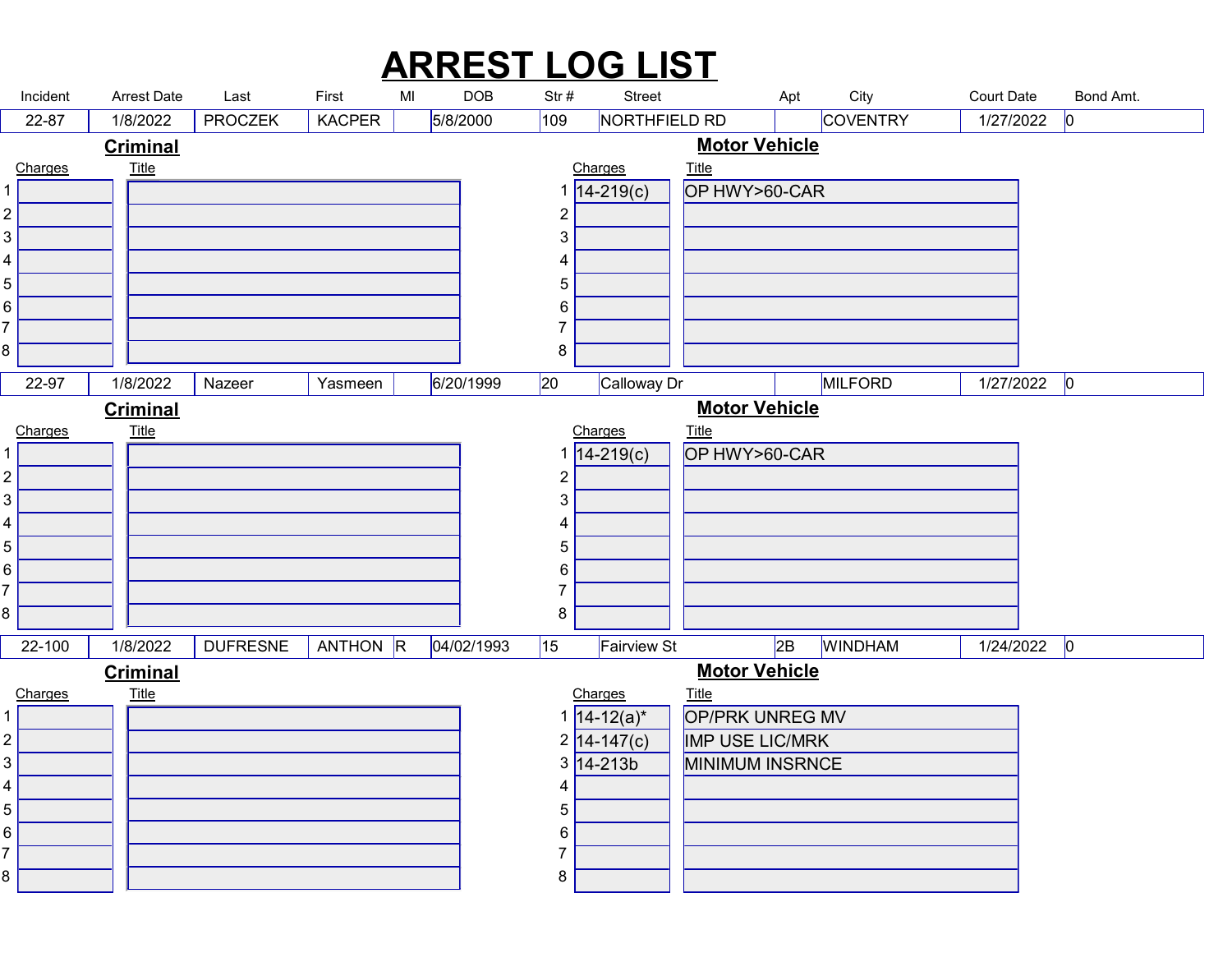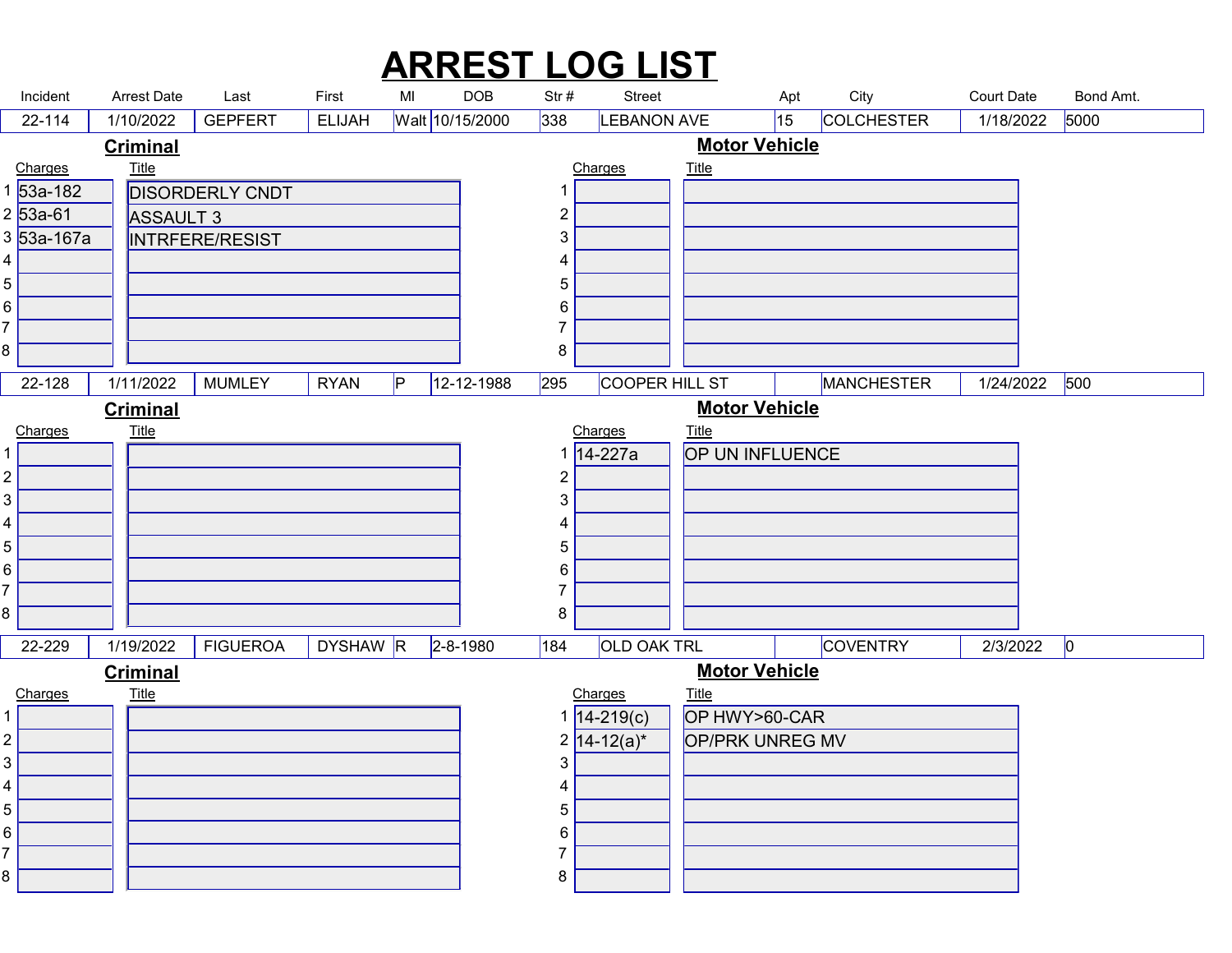#### Incident Arrest Date Last First MI DOB Str # Street Apt City Court Date Bond Amt.<br>22-240 1/20/2022 VASILCHENK VIKTOR 5-21-1976 38 BOLTON BRANCH RD COVENTRY 1/21/2022 2000<br><u>Criminal Motor Vehicle</u><br>533-61 ASSAIJIT3 1 1 ARREST LOG LIST Arrest Date Last First MI 22-240 | 1/20/2022 | VASILCHENK | VIKTOR | |5-21-1976 |38 |BOLTON BRANCH RD | |COVENTRY | 1/21/2022 |2000 ASSAULT 3 53a-61 53a-61(a) ASSAULT 3 3 ASSAULT 3 ASSAULT 3 ASSAULT 3 ASSAULT 3 DISORDERLY CNDT 53a-182 Charges Title  $2|53a-61(a)|$  $\begin{array}{ccc} 4 & 1 \\ 1 & 1 \end{array}$  **Title** that the contract of the contract of the contract of the contract of the contract of the contract of the contract of the contract of the contract of the contract of the contract of the contract of the contract of t 1/20/2022 | VASILCHENK | VIKTOR | 5-21-1976 Charges Title and  $1$  and  $1$  and  $1$  and  $1$  and  $1$  **Title The Community of the Community of the Community of the Community of the Community of the Community of the Community of the Community of the Community of the Community of the Community of the Community of the Commu Criminal** Motor Vehicle 22-255 1/22/2022 Petzold Elysia 1/20/1996 66 Wangumbaug Dr (WFP) COVENTRY 1/24/2022 2000 ASSLT PERSONNEL 53a-167c INTRFERE/RESIST 53a-167a DISORDERLY CNDT 53a-182 Charges Title 8 a.C. (1980) and the set of the set of the set of the set of the set of the set of the set of the set of the<br>Set of the set of the set of the set of the set of the set of the set of the set of the set of the set of the **Title** that the contract of the contract of the contract of the contract of the contract of the contract of the contract of the contract of the contract of the contract of the contract of the contract of the contract of t 1/22/2022 OP UN INFLUENCE 14-227a Charges Title 8 a.C. (1985). A contract of the second state of the second state of the second state of the second state of t<br>1980 and 1980 and 1980 and 1980 and 1980 and 1980 and 1980 and 1980 and 1980 and 1980 and 1980 and 1980 and 19 **Title The Community of the Community of the Community of the Community of the Community of the Community of the Community of the Community of the Community of the Community of the Community of the Community of the Commu Criminal** Motor Vehicle 22-264 | 1/22/2022 | Petzold | Elysia | Mar 1/20/1996 | 66 | Wangumbaug Dr (WFP) | COVENTRY | 1/24/2022 | 2500 VIO CONDTNS-1ST 53a-222 Charges Title **Title The Community of the Community of the Community of the Community of the Community of the Community of the Community of the Community of the Community of the Community of the Community of the Community of the Commu** 1/22/2022 UND SUSPNSN-ALC 14-215(c) Charges Title **Title The Community of the Community of the Community of the Community of the Community of the Community of the Community of the Community of the Community of the Community of the Community of the Community of the Commu Criminal** Motor Vehicle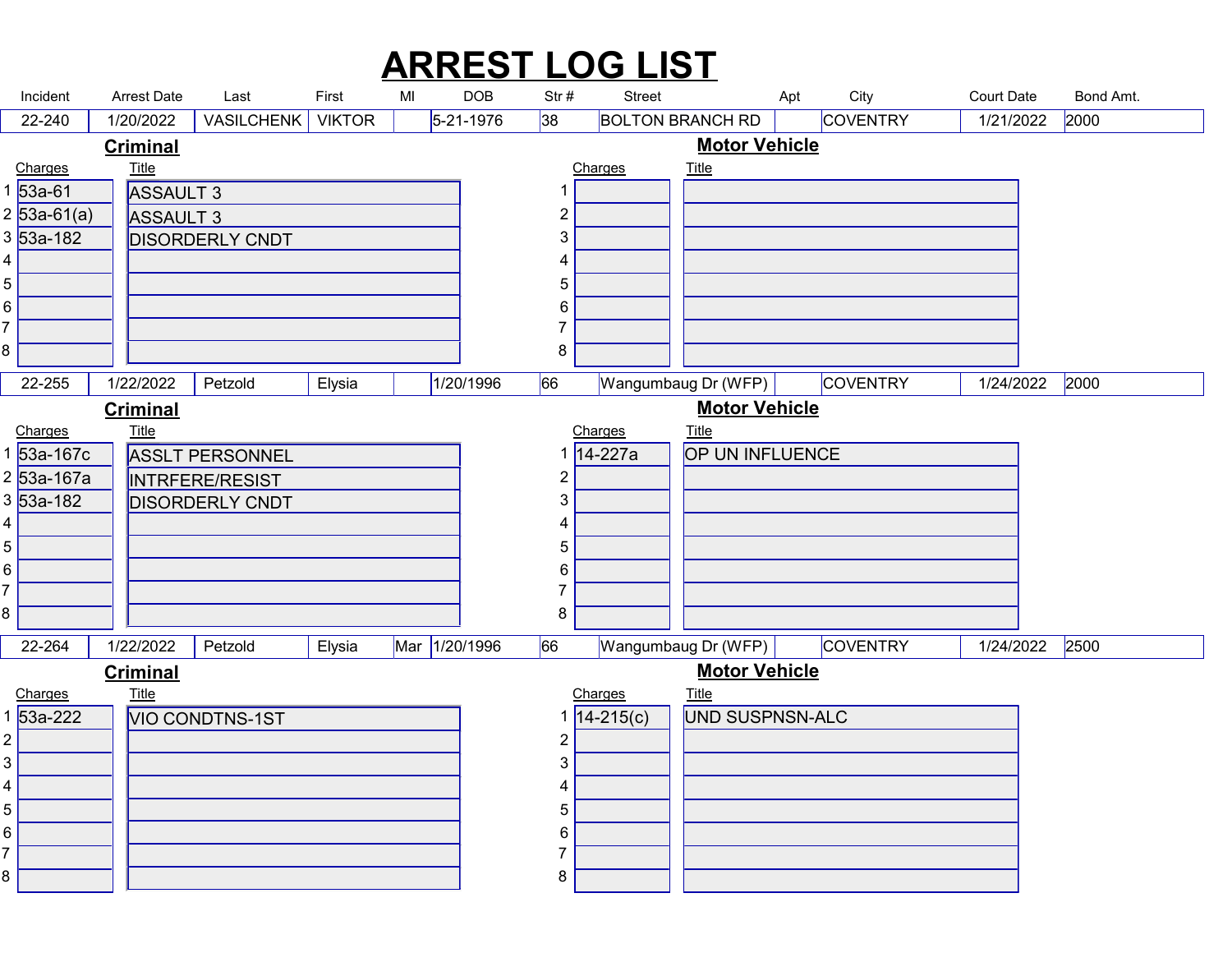